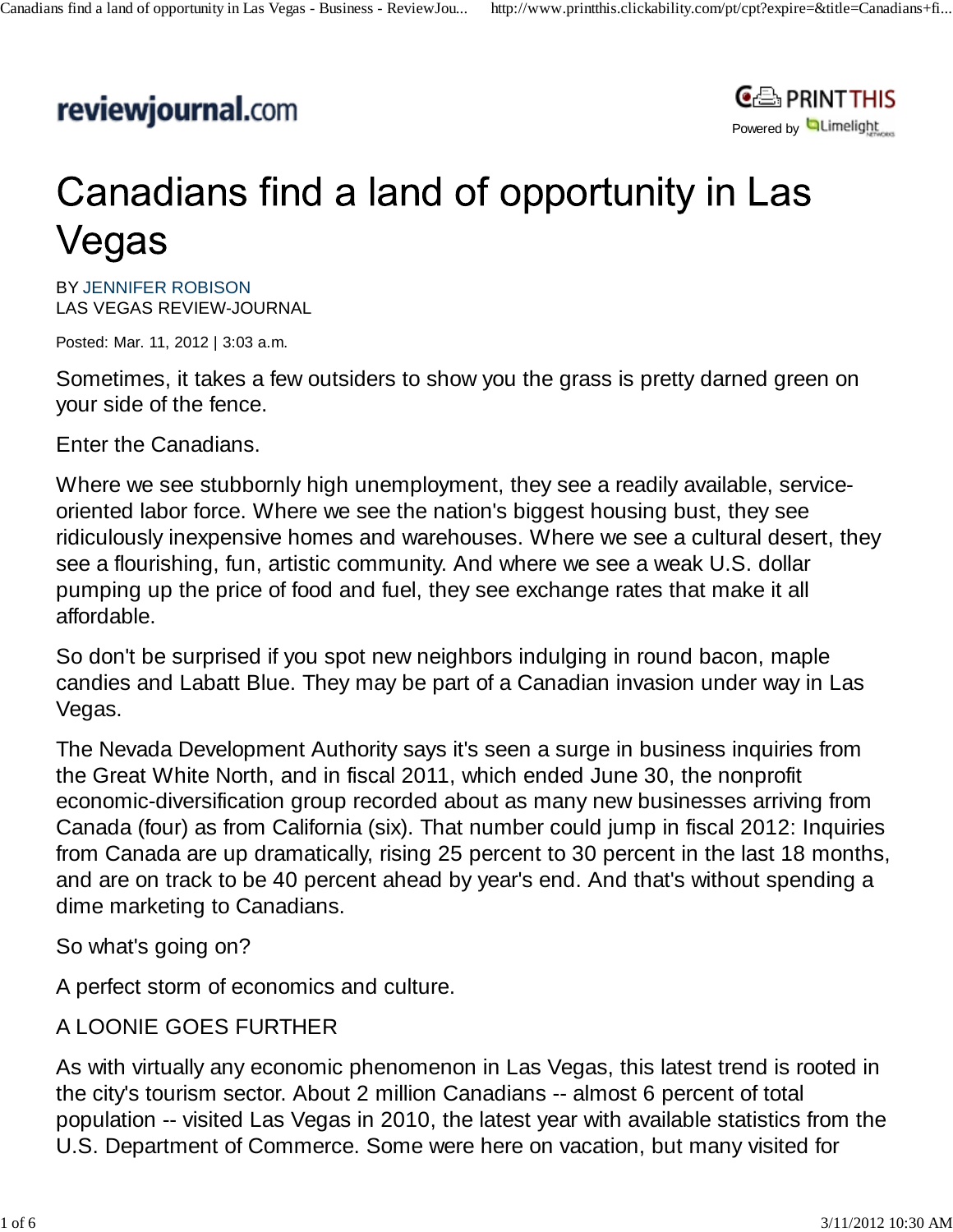conventions and trade shows.

Once Canadians got accustomed to doing business in Las Vegas, they could imagine moving here, said John Boyd, president of The Boyd Co., a site-selection company based in Princeton, N.J.

But they needed a few other inducements to make the move. Enter the economy.

Relocation or expansion is mostly about expense, Boyd said. And with its epic real-estate bust, Las Vegas offers some of the most affordable homes, offices and warehouses in North America.

"It has never been cheaper for Canadian firms to gain a brick-and-mortar foothold here in the states," Boyd said. "No location symbolizes the historic real estate bargains available to our Canadian clients more than Las Vegas."

Las Vegas also has lower taxes, while Canada remains a "high-tax country," Boyd said. Entrepreneurs are especially keen on the lack of income taxes in Nevada, he added.

Add up the expenses, and it costs \$25.7 million a year to run a 100,000-square-foot, 200-employee information-sciences business in Las Vegas, Boyd said. That's compared with \$29.7 million in Toronto, \$29.1 million in Vancouver, British Columbia, and \$33 million in Los Angeles.

Currency exchange rates also make moving easier than ever. The Canadian dollar languished in value against the U.S. dollar for the better part of four decades, until 2007 or so. In the late 1990s and early 2000s, Canada's dollar had a value of 65 cents to 68 cents for every U.S. dollar, which meant far less buying power for Canadians doing business in the U.S. But with the U.S. dollar weakening in recent years, the exchange rate is roughly even, giving Canadians equal buying power today.

"The balance of the Canadian dollar against the American dollar is so strong that they think it's a great time to make an investment," said Somer Hollingsworth, president and CEO of the Nevada Development Authority.

Canadians aren't in it just for the money, though. Las Vegas has a service-oriented labor force with a substantial contingent of bilingual workers from the tourism sector - an important attribute for companies from a country that does business in both English and French. Hollingsworth recounted how Canadian phone company TELUS International ran a test hiring advertisement in local newspapers and found hundreds of applicants with customer-service experience, high computer literacy and bilingual skills for the 105,000-square-foot call center it opened here in 2009.

Las Vegas also enjoys more fiber-optic and broadband capabilities than just about any other U.S. city, thanks partly to Switch Communications' SwitchNAP, a massive computer-data and server-collocation center that's expanding to 2.2 million square feet. What's more, Las Vegas gives companies access to the huge California market without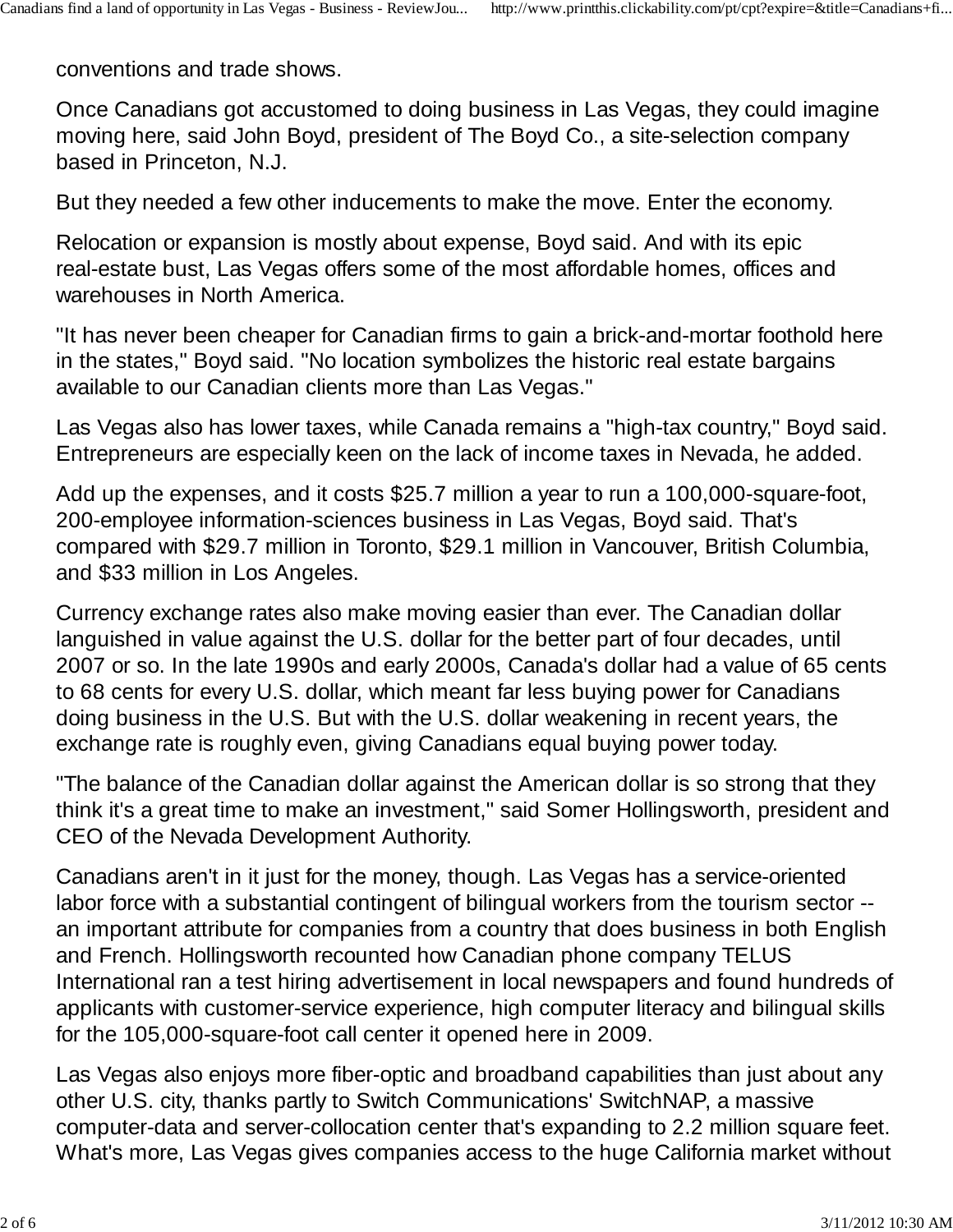exposing them to the Golden State's higher business costs. Shipping and air service out of Southern Nevada are also plentiful and affordable, Boyd said.

And for all of our navel-gazing over the end of Southern Nevada's boom era, Canadians still see Las Vegas as a growth market, especially when compared with a perpetually slower-growing Canada.

"They think they worst (of Southern Nevada's recession) is over, that it's bottomed out," Boyd said. "And they believe you still have fundamental drivers that will transcend the real estate bust, which was really a national phenomenon. Las Vegas has climate, tax structure and the continued exodus of human capital from California still going for it."

Unconvinced? Ask a Canadian.

## MORE OPPORTUNITY, LESS COST

Overhead was the bottom line for Pumpco Parts. Ontario resident Terry Holmes bought the Denver-based concrete-pump part supplier in 2009, and moved its headquarters to Las Vegas in mid-2011. Holmes didn't just move his business; he moved himself to Las Vegas, too. He called payroll taxes in Canada a "nightmare," and said he's saving \$500 a month on his warehouse lease over his costs in Denver, with 25 percent more space to boot. Other expenses, such as heating bills, are smaller, too.

The intangibles really made the difference, though. Holmes attended local conventions for years before he finally got off the Strip to check out the rest of the city. He liked what he saw.

"There's more to offer in Las Vegas," he said. "Las Vegas has everything within reach: You can rock-climb, you can swim, you can ski, you can do anything within an hour of here. Most places in Canada don't have that."

And hosting clients here versus in Canada? No contest.

"When you're in a city that doesn't have a lot to offer, what do you do for three or four days when you bring out customers? That's all taken care of here," he said. "You can take them to a show or out for any kind of dinner they want, and 99 times out of 100, the weather is perfect. There's just so much to offer. It makes you look better."

For related digital-art companies DNA 11 and CanvasPop, expanding outside Canada gave better access to the U.S. markets that make up a large percentage of their business. Shipping access and costs were especially important to co-founders Nazim Ahmed and Adrian Salamunovic. After considering Las Vegas and Louisville, Ky. -- the headquarters of United Parcel Service's air-cargo business -- the partners settled on Southern Nevada, opening a 17,000-square-foot production center with more than 20 employees in 2010. The city was a good shipping hub, but it offered morel.

"Company culture is really important to us," said Ahmed, whose Ottawa-based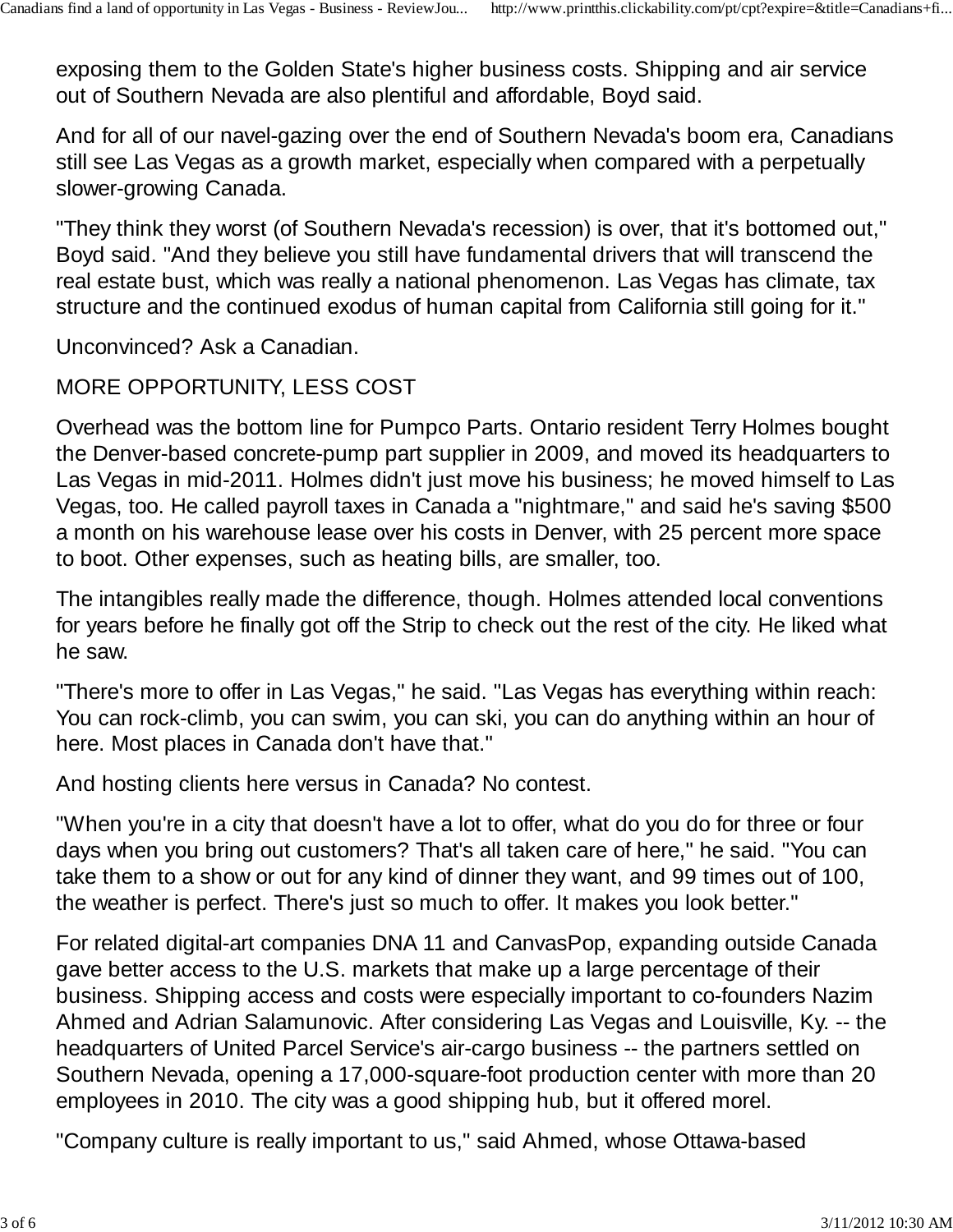companies print custom art of DNA and photos transferred from canvas artwork. "For us, it's all about creating great energy within the company, and we thought the high energy of Las Vegas matched the high energy we have within our own company. Las Vegas is still growing, and it's exciting, and we thought it would really fuel our brand well."

DNA 11 and CanvasPop also found a plentiful supply of printing professionals, thanks to an industry built on constant demand for glossy hotel-casino marketing materials. And those workers are service-minded, an orientation Ahmed said he sees throughout the city. Even Gov. Brian Sandoval invited the partners to a fete for new businesses.

"I get goose bumps just thinking about the entire experience," Ahmed said. "I believe that because a large portion of Las Vegas is based on the hospitality industry, that (service) transcends into every industry. From insurance companies to real estate agents to people doing the renovations in our offices, everyone had that big focus on service, which is amazing. The people make the city. They're so accommodating and so positive, and they love business.

"We love Las Vegas," he added. "We just think it's a world-class city. It has everything to offer to my family and my business."

The main question is whether Canadian businesses will keep feeling that way, and whether the trend can continue.

sustained immigration?

Observers said they don't see an end to the macroeconomic factors luring Canadians here.

The city's market is years from big price gains that would make real estate less affordable, and Boyd said economists tell him that dollar parity will remain for the foreseeable future.

Building on those factors, Las Vegas can boost its odds for continued in-migration if it targets specific sectors, such as mining and energy businesses from Alberta, logistics and trade companies from Vancouver, information technology and finance firms from Toronto and fashion, film, design and furniture operations from Montreal, Boyd said.

The Canadian businesses already operating here also expect to increase their presence in coming years.

Pumpco plans to add manufacturing to its distribution business. The move would increase its local operation from 8,500 square-feet to as much as 50,000 square-feet, and take the Las Vegas office from six workers to 50. Holmes said he hopes to have the plant up and running within 18 months.

He's also touting Las Vegas to Canadian colleagues weighing a move or expansion.